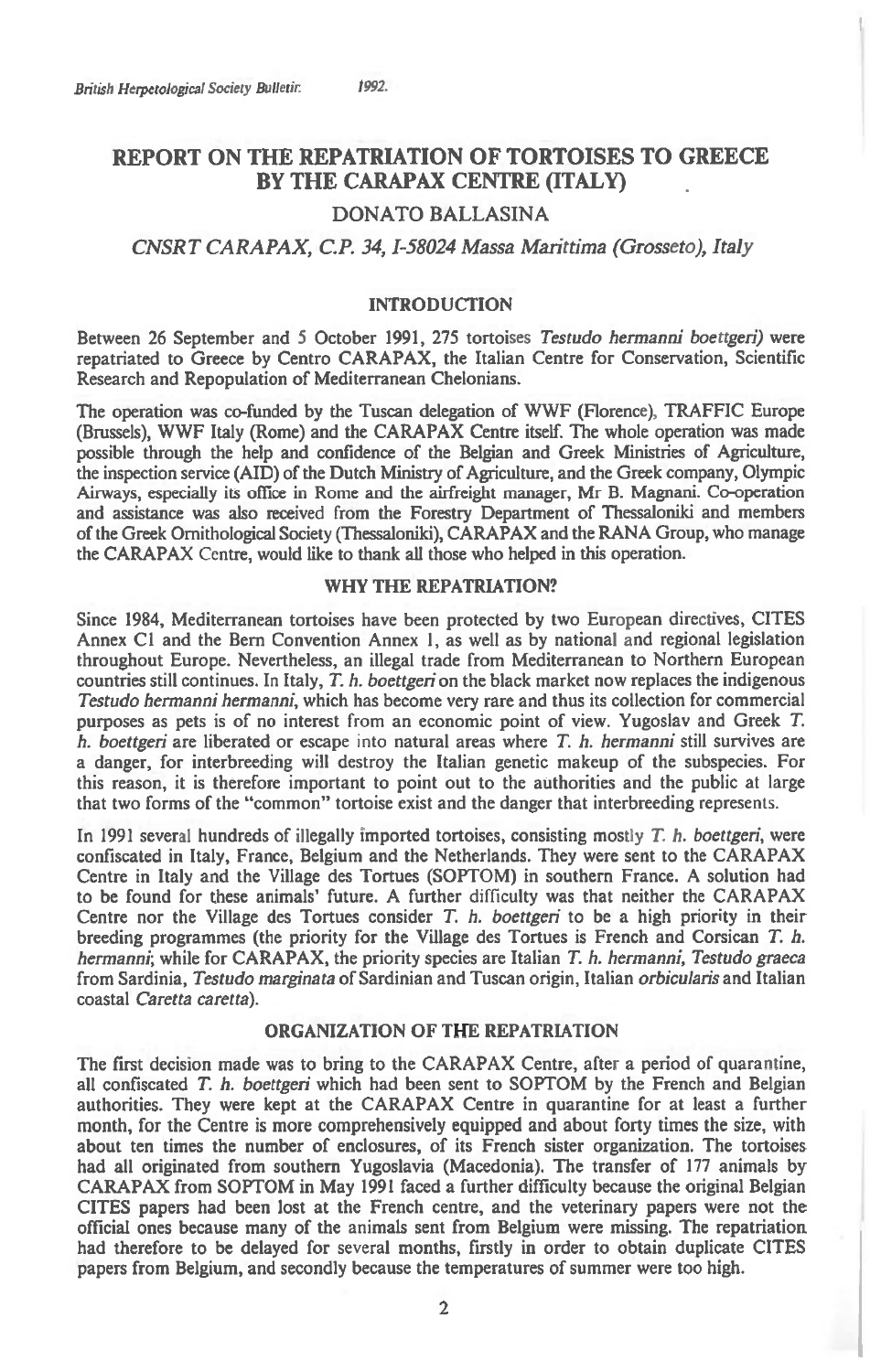**At the same time, another group of** *T. h. boettgeri at* **the CARAPAX Centre was also selected for repatriation to Greece. The chosen animals were clearly of Macedonian origin; they were in good health, not too old and were more than 50 millimetres in length. The animals had not been mixed with other tortoises or reptiles, and also had appeared to have readapted to the Mediterranean climate after at least a year's stay at the CARAPAX Centre.** 

**A third group of** *T. h. boettgeri,* **donated to the CARAPAX Centre by people in Italy, could not be repatriated because the Italian CITES authorities had not been able to make a certificate within a month.** 

**A fourth group of** *T. h. boettgeri* **came from the Netherlands. All were baby tortoises, hybrids or specimens reared in captivity, and had not therefore adapted to the Mediterranean climate. They also had not been through a period of quarantine. The tortoises were put into quarantine at the CARAPAX Centre and will be kept for exhibition, observation and for purposes of training and instruction. Animals that showed the morphology of southern Greek and island populations were also separated in a fenced-off area in the CARAPAX Centre. It was thus the newly and illegally imported, and therefore still wild,** *T. h. boettgeri* **from northern Greece and southern Yugoslavia that CARAPAX repatriated to Greece.** 

**It has to be said here that one of those responsible for the Netherlands, a member of the Scientific Committee of CITES, suggested that all these animals should simply be destroyed, presumably on the basis that their** origin **was unknown. This proposal was regrettable, for it completely discounted the work of the chelonian centres and perhaps draws attention to the substantial background of experience required to be able to recognise the differences in the morphology of the northern, southern, western and island forms of** *T. h. boettgeri,* **the geographical varieties of** *T. h. hermanni,* **and the appearance of hybrids and captive-bred animals. The Dutch authorities unfortunately failed to appreciate or were not in a position to be able to acknowledge the expertise available to them of certain specialists, some with over 20 years of experience in tortoise ecological research, especially in Greece, but also in France and Italy. One might consider this to be lamentable, especially since one of the specialists (Dr. R. Willemsens) happens to be Dutch, and had offered his services as an adviser.** 

**It can be recorded here that the attitude of the Greek authorities was quite different. They were found to be polite and cooperative while arrangements were being made for the repatriation.** 

#### **DEPARTURE OF THE ANIMALS**

**With the agreement of the Greek authorities, the Italian WWF and the extremely helpful Olympic Airways, the tortoises were finally dispatched on 25 September from Rome to Athens and then on to Thessaloniki. The animals** were **accompanied by three people from CARAPAX and WWF. Despite all this care and attention, so much time was lost, from 10.30 to 16.30 h, by the authorities at Rome's Fiumicino Airport (customs and CITES representatives, who were absent) that the animals missed the departure of the flight at 15.30 h, causing the Greek authorities and Forestry Department to wait to no avail. Olympic Airways made all the arrangements for postponing the whole operation for 24 hours. The animals finally arrived at Thessaloniki on Friday 26 September at around midnight when, not surprisingly at** this **late hour, nothing further could be done. The airport services in Thessaloniki unfortunately do not work on Saturday and the message to postpone the operation for 24 hours had been misunderstood at the Greek end. Their interpretation was that everything had been cancelled! By pure chance, the CARAPAX representatives came into contact with members of the Greek Ornithological Society, who alerted the Greek Customs and a veterinary service. All those responsible were kind enough to return to the Airport from their homes and thanks to the personal intervention of the head of the Forestry Department for the prefecture of Thessaloniki (Macedonia), Mr Alexandros Karnadas, transport of this unusual consignment was reorganised.**